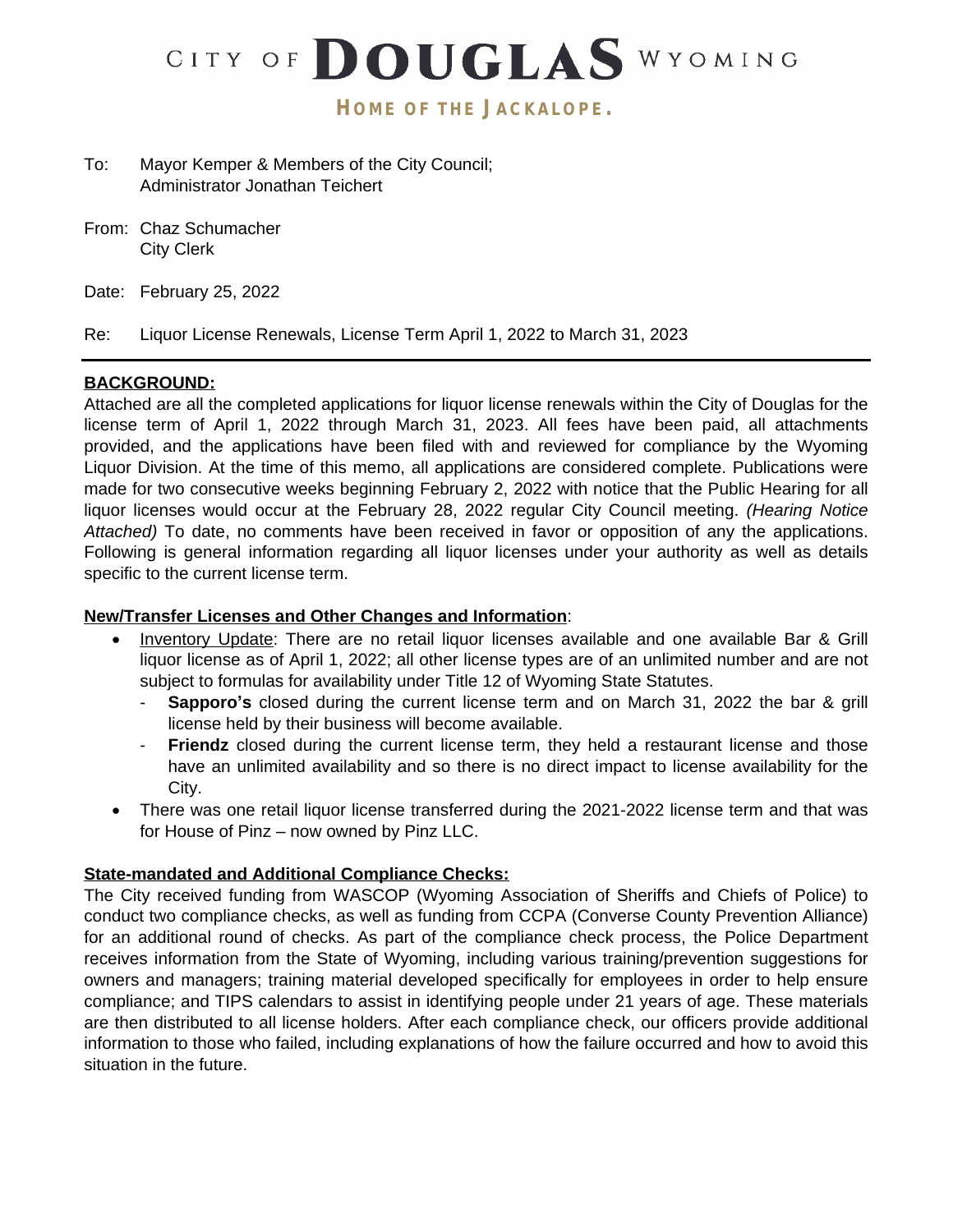CITY OF DOUGLAS WYOMING

# **HOME OF THE JACKALOPE.**

A total of three compliance checks were conducted during this licensing term. Checks of all licensed establishments were conducted in February, May, and November 2021, with two compliance failures occurring.

# **No Violations:**

The following liquor license holders did not commit any violations and passed all compliance checks during the 2022-23 licensing term; approval is recommended and may be done with one motion from City Council.

- 1. Beggar LLC DBA The Liquor Cabinet (Retail)
- 2. CIB, LLC DBA College Inn (Retail)
- 3. Douglas Liquors LLC DBA Douglas Discount Liquors and Tobacco (Retail)
- 4. Four Seasons Chinese Restaurant DBA Four Seasons Chinese Restaurant (Restaurant)
- 5. GMRG ACQ 1 LLC DBA Pizza Hut 035922 (Restaurant)
- 6. H-4-U Inc. DBA Plains Trading Post (Retail)
- 7. Homax Oil Sales Inc. DBA Sunset Liquor (Retail)
- 8. Pinz LLC DBA House of Pinz (Retail)
- 9. Kota LLC DBA White Wolf Saloon (Retail)
- 10. Moose Lodge No. 602 DBA Moose Lodge (Limited Retail "Club")
- 11. Round Rock Entertainment LLC DBA LaBonte Bar (Retail)
- 12. Samuel Mares Post No. 8 DBA American Legion (Limited Retail "Club")
- 13. TBK Club LLC DBA Douglas Community Club 19th Tee (Retail)
- 14. Coopers Arena LLC DBA The Arena (Retail)
- 15. Coopers Arena LLC DBA The Arena (Microbrewery)
- 16. Restaurant Central LLC DBA Ranahan Steakhouse (Bar & Grill)

## **Violations:**

The following licensees had at least one violation during the previous three (3) licensing terms as listed, including the current term. It is recommended to address these renewals separately in order to provide city council the opportunity to address any questions or concerns prior to renewal.

- 1. Depot (The) LLC, DBA The Depot (Restaurant): One Compliance violation in May 2021, for furnishing to an under-age person, the first such violation for this licensee and the only violation within a three-year period. No action was taken by the council in regard to this violation as no show-cause hearing was scheduled.
- 2. P&Z Inc., DBA Double D Liquors (Retail): Two Sales Tax Violations: November 2019 & September 2021; with the most recent one being the sixth such violation for this licensee. A show-cause hearing was held in October 2021, and the delinquent sales tax were paid at the time of the hearing. Council required the licensee to report verification of sales tax payments to the City Clerk, for the duration of time they continue to hold their retail liquor license. This licensee also had One Compliance Violation in February 2021, for furnishing to an underage person. This licensee has a total of nine violations: three compliance failures and six sales tax violations.
- 3. Gurwinder Singh Dhaliwal, DBA Chutes Restaurant and Bar (Retail): One sales tax violation in June 2020, the first such violation for this licensee and the only violation within a three-